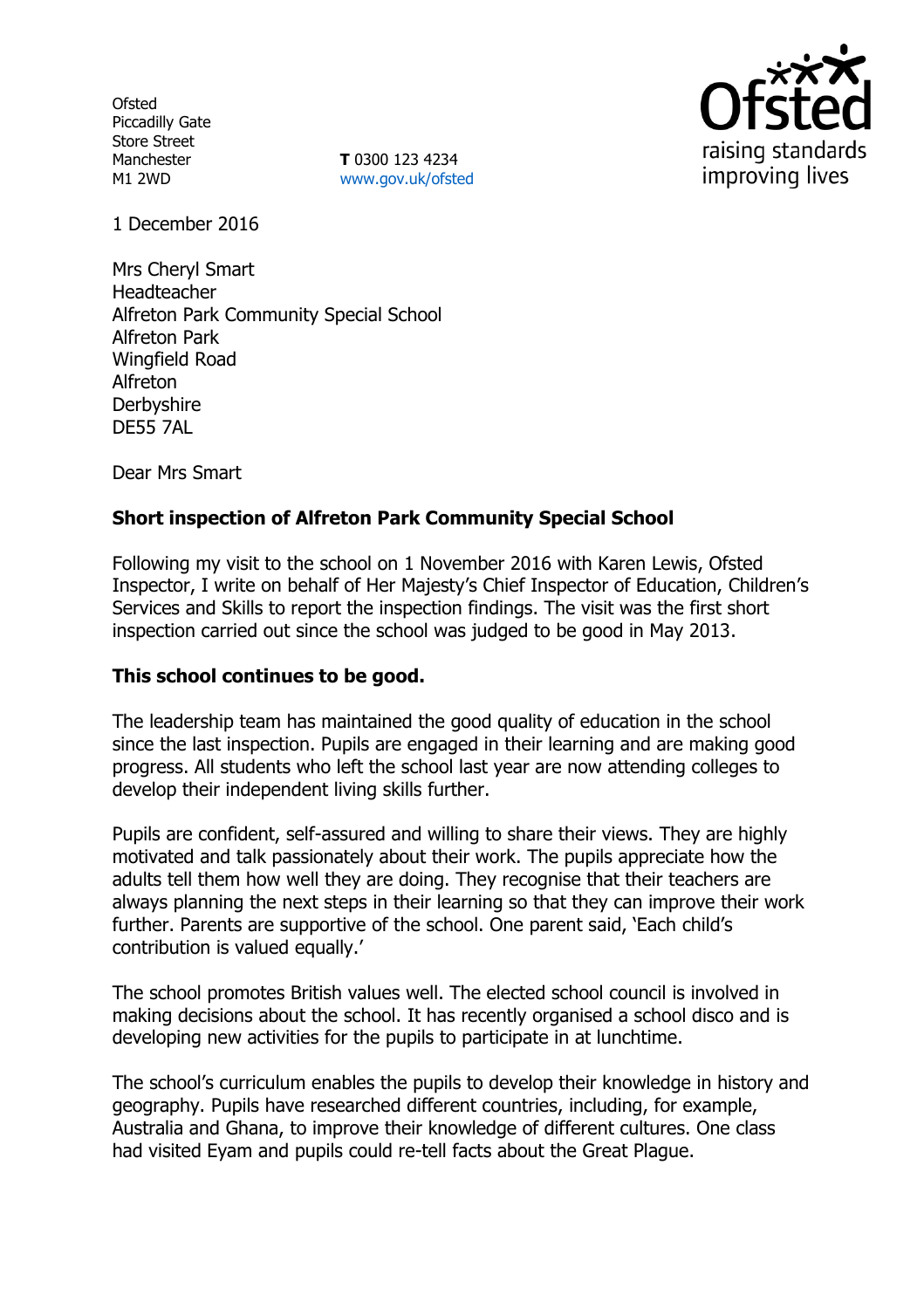

At the last inspection, the inspector asked the school to widen the use of communication symbols and other communication aids to improve pupils' understanding. Communication symbols are now used extensively throughout the school in lessons and on displays to ensure that all pupils can access the learning. In addition, the inspector asked you to improve the provision for pupils who have profound and multiple learning difficulties. You have reorganised the class structure to enable this group of pupils to engage more in their learning. You have also developed the curriculum to help promote pupils' physical development with support from a physiotherapist. In one lesson during the inspection, the pupils were encouraged to move when singing a nursery rhyme and to practise rolling on the floor. This group of pupils is making good progress over time.

The inspector also asked the school to improve governance. The governors now offer more support and challenge to school leaders. The governors have recently challenged school leaders about the teaching of science and reading, for example. This has led to the introduction of a new science curriculum. Staff have also recently completed a whole day's training on the teaching of reading. However, the leaders' action plan to further improve the school does not contain sharp enough success criteria by which governors can check to see whether the actions taken have been successful. I have asked you to review the school's action plan to enable governors to increase their level of challenge further.

I have also asked you and your team to review how the teachers check the amount of progress that pupils make and how teachers set targets for the pupils to reach. Currently, not all teachers take into account pupils' prior attainment to set sufficiently challenging targets. This slows the pupils' learning, particularly for the most able pupils. Furthermore, I have asked you to offer more challenging coursework in the sixth form to meet the needs of the most able.

## **Safeguarding is effective.**

All staff are highly vigilant and report any concerns they have about a pupil's wellbeing promptly. The school's record-keeping is detailed and shows the prompt actions that leaders have taken to address concerns. The family resource worker has developed good relationships with families to promote pupils' well-being through frequent phone calls and by attending appointments with the families to offer support. She has accessed funding through the Derbyshire Autistic Society and pupil premium funding to enable pupils, including disadvantaged pupils, to experience days out and residential trips to promote their independence.

The school works closely with a range of agencies, including those for social care and children's mental health, to ensure that pupils' needs are met. The staff receive regular training on safeguarding. They have completed training to help protect pupils from the risks associated with radicalisation and extremism. The staff have also been trained to administer medication to pupils who have complex and varied special educational needs and/or disabilities. A nominated governor checks the school's safeguarding procedures. All governors ask leaders regularly about safeguarding and check the school's annual audit of safeguarding, which is sent to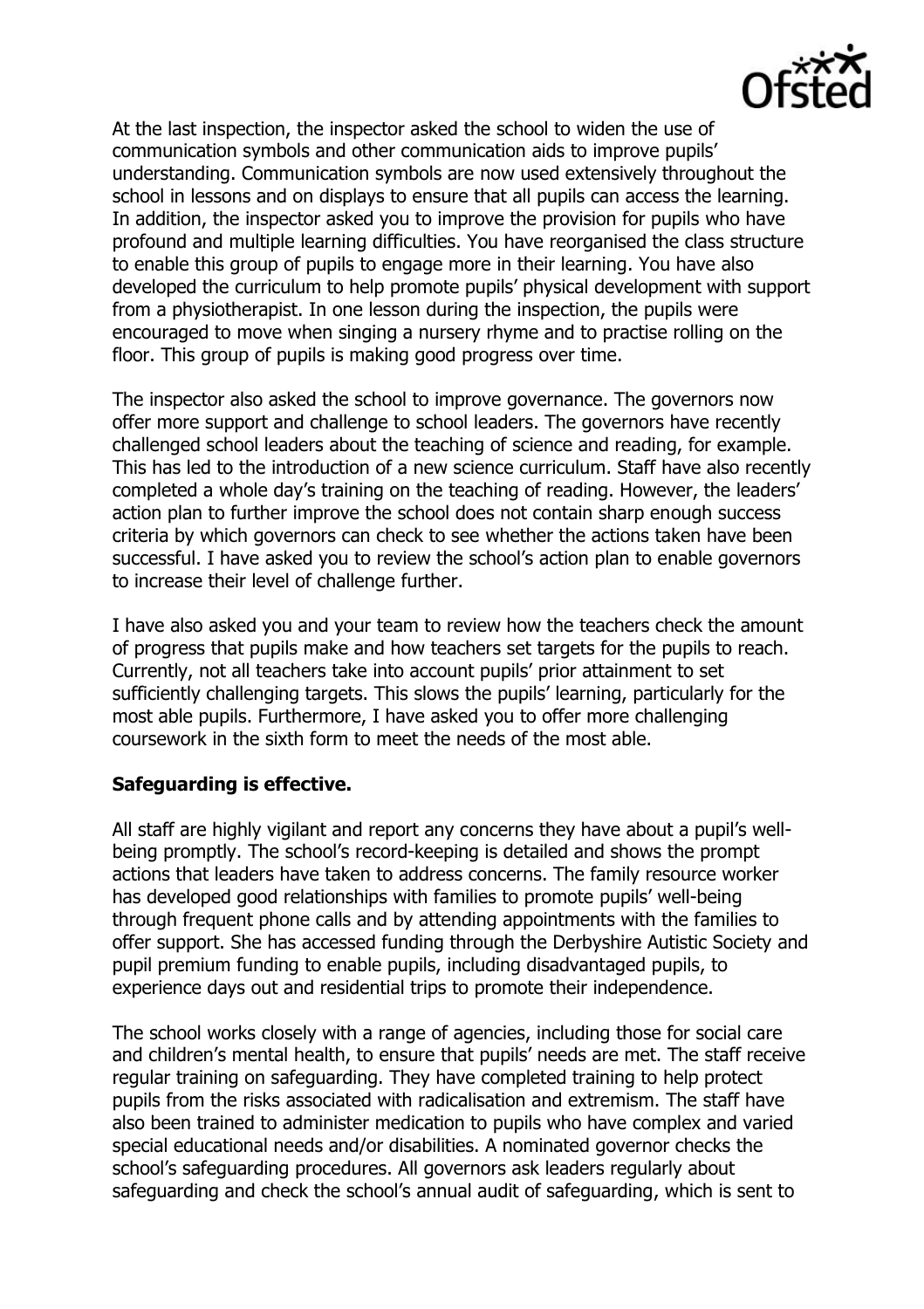

the local authority. The school has completed all the necessary checks on the adults who work and volunteer at the school. The leadership team has ensured that all safeguarding arrangements are fit for purpose.

The pupils say that behaviour is good at the school, and that they feel safe and that bullying is rare. The pupils' attendance is good. Pupils are proud of their school and of their achievements.

## **Inspection findings**

- The headteacher, acting deputy headteacher and middle leaders are an effective leadership team. They have identified areas of the curriculum that needed to improve and have taken action to improve teaching and learning.
- Leaders identified that the teaching of reading could improve. All staff have received training on the teaching of phonics and other strategies intended to support pupils with their reading. Pupils are using their phonic knowledge well to sound out letters and are becoming more confident in blending letters to make words. In lessons, pupils were observed using these skills well in their reading and spelling.
- **Pupils who have profound and multiple learning difficulties are supported well in** their learning. Pupils exercised their fingers through manipulating modelling clay. The middle leader who has responsibility for this group of pupils has trained staff to promote pupils' physical development. Each pupil has a target, for example, to stand using a standing frame for five minutes. These targets are shared with the parents so they can help their child complete the exercises at home. The parents also provide feedback about how well their child has achieved the tasks. The pupils have made good progress. The impact of the activities has led to pupils' improved readiness for learning and increased their independence and ability to move around the classroom.
- Pupils' scientific knowledge is increasing through practical activities. I observed younger pupils learning about light and dark, and exploring how light makes a difference in a dark tent. The adults supported the pupils well and readily responded to pupils' non-verbal communication, praising the pupils for their physical movements.
- The leader with responsibility for pupils' communication needs has developed a range of strategies to support these needs. She has provided training in Makaton for both staff and parents to support those pupils who find verbal communication difficult. The school benefits from the expertise of the speech and language therapist. She has supported the staff to set communication targets for the pupils.
- However, the leader is aware that the teachers' assessment of the progress that the pupils are making in their communication skills needs to develop, to help ensure that pupils are making as much progress as they can.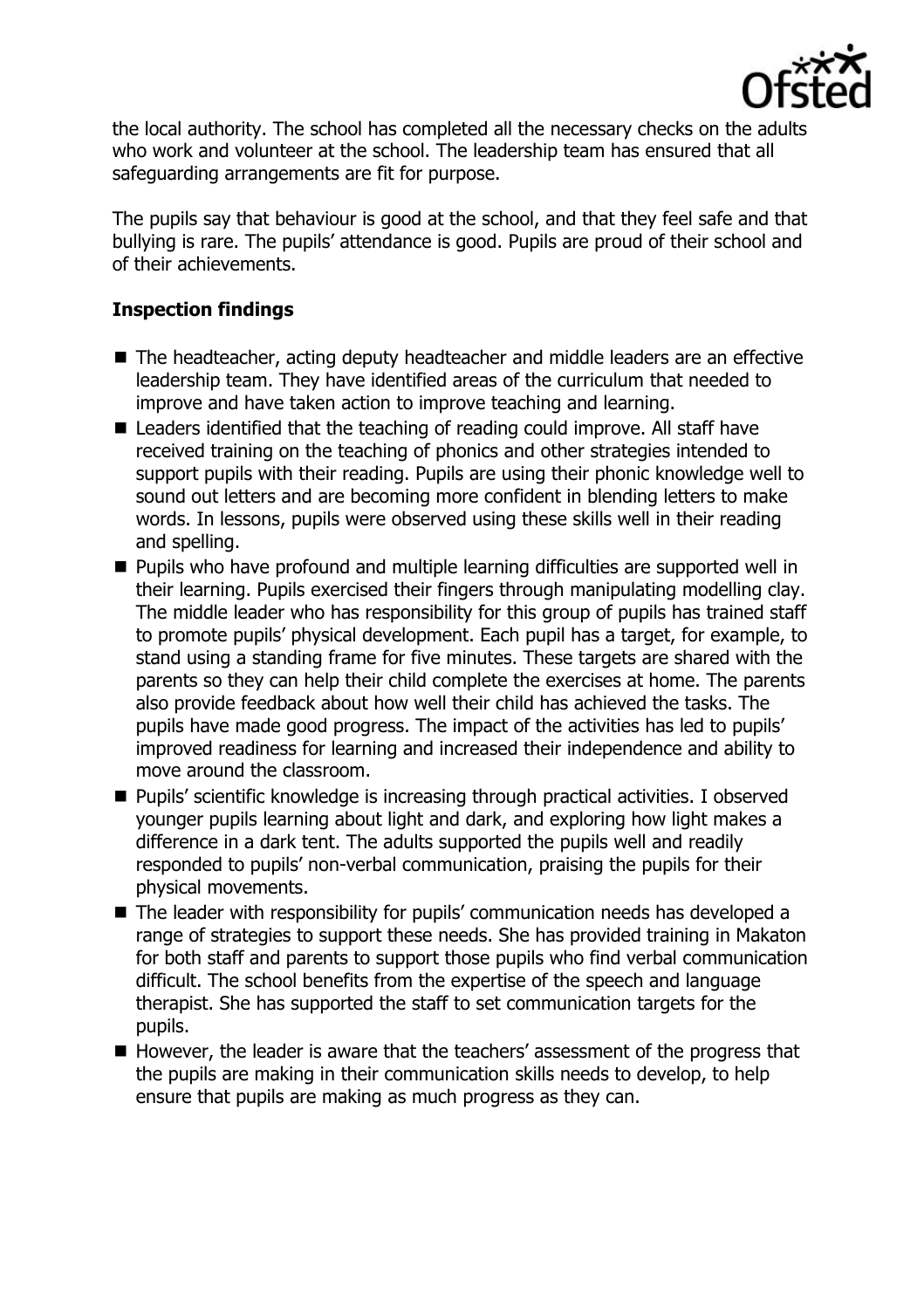

- The staff use symbols well to support pupils' communication skills. Pupils observed had symbols to explain to them how to make a diya (lamp), as part of the school's Diwali day. In addition, adults prepared some pupils for lunch by giving them a choice between two objects that represented food. This helped the pupils realise that they could make a choice by indicating a preference.
- In the early years, the children's achievements across the curriculum are recorded in detail through photographs and observations by all staff who work in the classroom. One child recognised that his surname ended in the letter sound he was learning about. Another child knew that he lived in Great Britain. The teachers promoted the children's knowledge and understanding of the world through looking at Diwali celebrations. The children sang a song about Diwali enthusiastically and were fascinated by the smell of Indian sweets. The children make good progress from their starting points.
- The teachers' assessments of what the pupils can do are not used well enough to plan the next steps in the pupils' learning. This is particularly the case for the most able pupils, including the most able disadvantaged pupils. The most able pupils told the inspector that the work can be too easy for them.
- $\blacksquare$  In addition, the school has not worked with external partners well enough to check that the teachers' assessments are accurate. Consequently, the targets given to the most able pupils do not provide enough challenge and their progress slows.
- The students in the sixth form are becoming confident individuals. The school promotes the students' spiritual, moral, social and cultural development well. Students are aware of the actions of others. One student was observed thanking the pupils and staff who made a feast to celebrate Diwali. The students walk into the local town to go shopping and order food and drink to prepare them for independent living, accompanied by school staff. In mathematics lessons, students use the receipts to check that they have been given the correct change.
- The school's sixth-form curriculum does not provide enough opportunities, however, for the most able students to develop their key skills in English, mathematics and computing. This group of students does not make as much progress as they could.
- The school promotes students' personal development through allocating roles of responsibility within the school. These roles can involve supporting younger pupils with their reading or maintaining the school garden.
- $\blacksquare$  Most students have the opportunity to take part in work experience in the sixth form, which prepares the students well for independent living. Placements include the students working at Barnardo's or at a local riding stables. Each student has access to impartial careers advice and each student has an individual learning plan that includes their aspirations for when they leave the school.
- The sixth-form leader ensures that the students are studying for qualifications related to their personal development. Some are also focused on courses related to specific skills, such as swimming and cooking. The school prepares students well for when they leave the school. The school remains in contact with students who have recently left the school, so that it can still offer support for students at college if necessary. School records show that all students who left the school in July 2016 have settled well into college.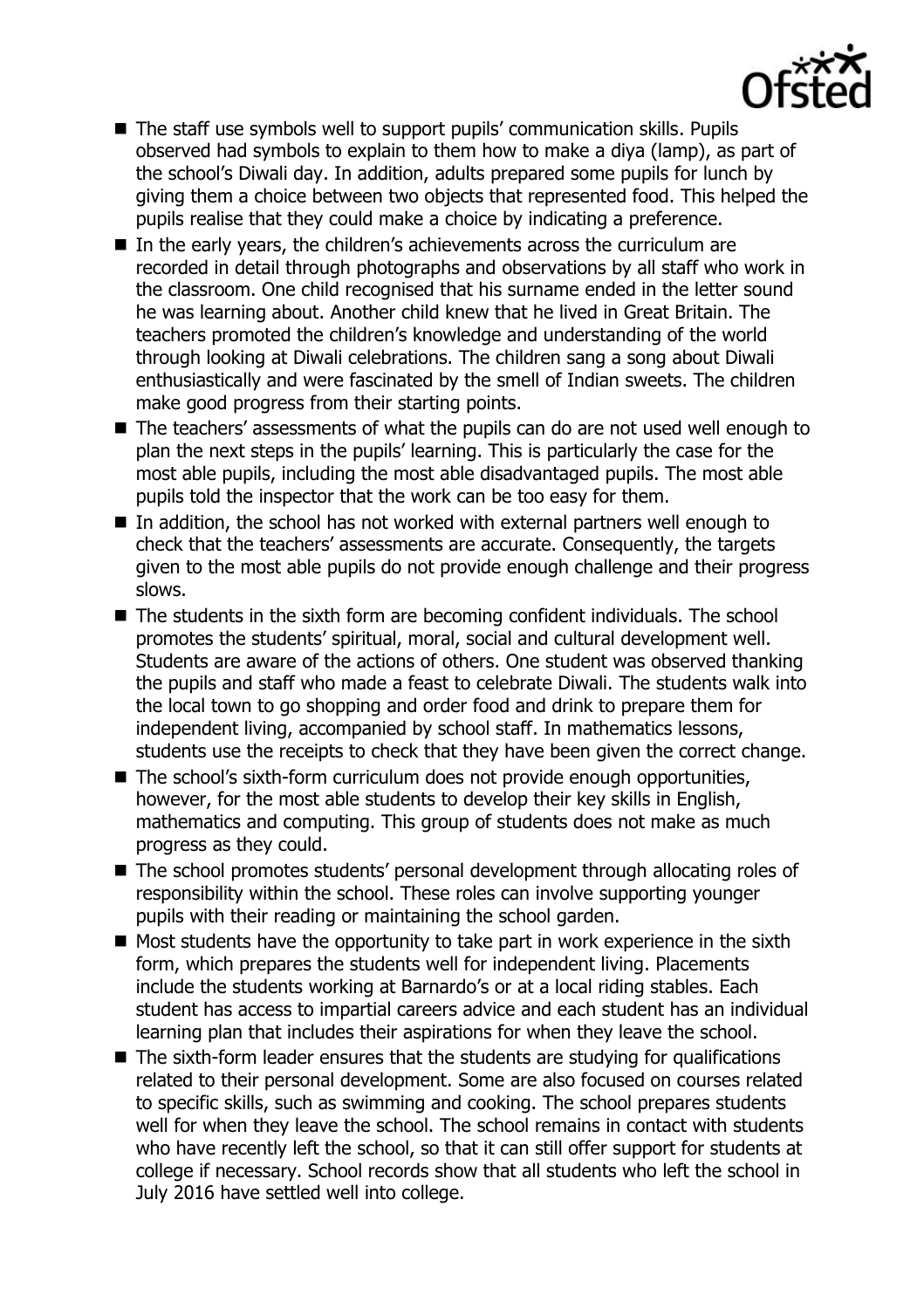

- Pupils' behaviour is good. Established routines enables the pupils to feel secure, which helps to promote their learning. In the morning, pupils wait patiently for their turn to say 'Good morning.' A calm approach to managing pupils' behaviour enables all pupils to participate with the greeting, experiencing success.
- Incidents of fixed-term exclusions have reduced rapidly. Leaders closely analyse the possible reasons why pupils exhibit challenging behaviour. As a result, plans are put in place to reduce the likelihood of pupils repeating poor behaviour. These plans have helped reduce the number of incidents of challenging behaviour.
- The leaders use the pupil premium funding well to promote the learning of disadvantaged pupils. The funding has secured the services of a music therapist to enrich the curriculum and develop pupils' communication skills. It has also been used to fund a member of staff to teach sensory sessions. These sessions develop pupils' sensory processing skills, for example, by pupils focusing on a bubble tube. There is no difference in the amount of progress disadvantaged pupils make compared with that of other pupils in the school who have the same starting points.
- The sport funding premium has enabled pupils to participate in festivals and competitions with other special schools. Pupils have participated in gymnastics, dance and games activities. In addition, the school has linked with the local football club, which has provided training for the pupils to develop their skills to play football. The pupils' physical development has been promoted well.
- $\blacksquare$  The local authority has led training for the governing body, which has increased the level of challenge that governors provide to leaders. The governors have observed the teaching and learning alongside the local authority adviser to improve their knowledge and understanding of the school. Minutes of governing body meetings show that the governors now ask leaders more probing questions about school improvement. However, the school's action plan does not contain clear enough success criteria by which governors can judge whether the actions taken by leaders have been successful. This has limited the level of challenge that the governors provide to leaders.

## **Next steps for the school**

Leaders and those responsible for governance should ensure that:

- teachers make better use of assessment to set more challenging targets for all groups of pupils and particularly the most able pupils
- $\blacksquare$  the sixth-form curriculum provides sufficient opportunities for the most able students to develop their skills in English, mathematics and computing
- leaders' action plans contain measureable success criteria to enable governors to check whether the actions taken have been successful.